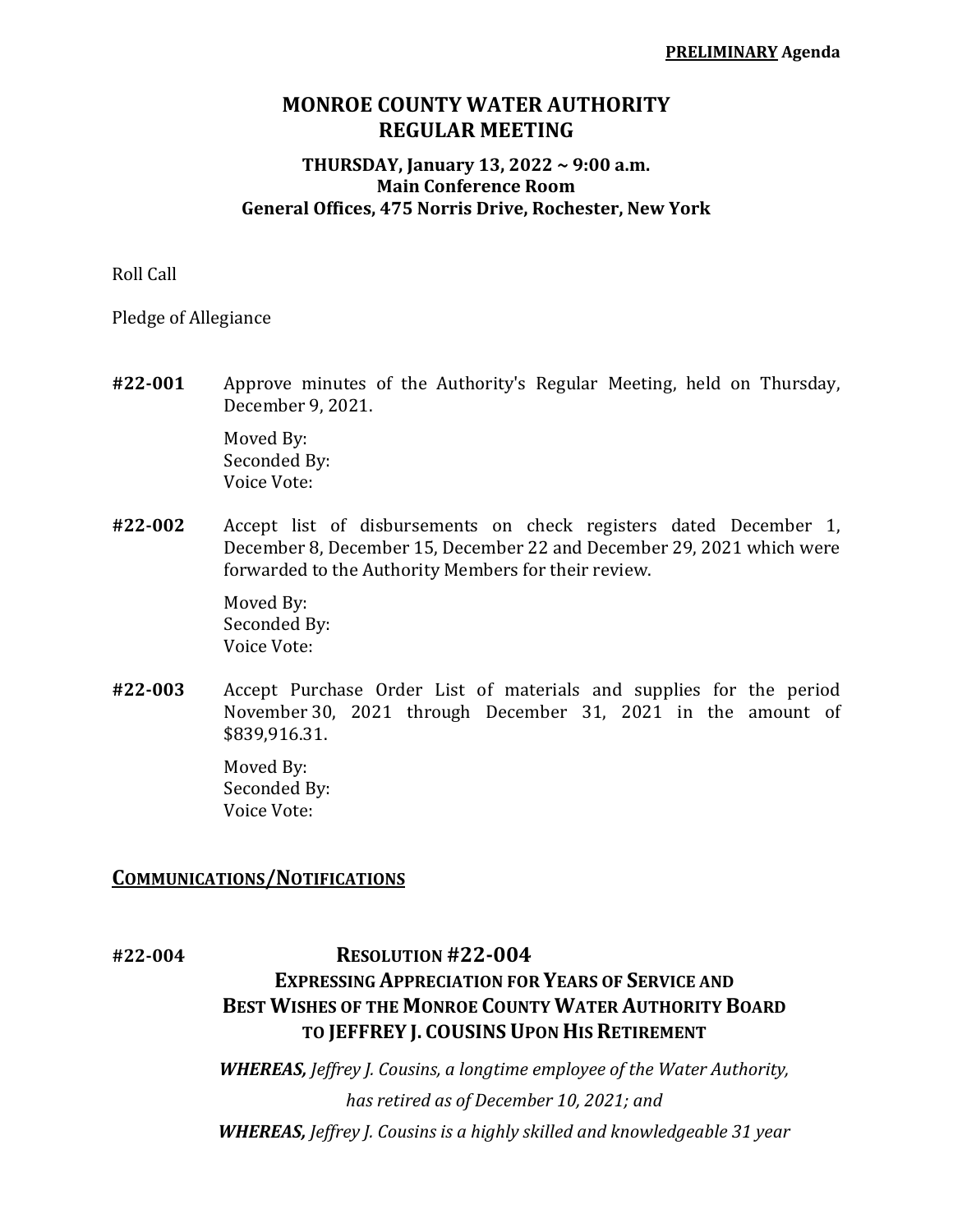## **MONROE COUNTY WATER AUTHORITY REGULAR MEETING – January 13, 2022 Page 2**

*veteran of the Water Authority; and*

*WHEREAS, Jeffrey J. Cousins will be remembered for his dedicated service by his fellow employees and management of the Water Authority. NOW, THEREFORE, BE IT RESOLVED, MCWA extends its appreciation and best wishes for a happy, fulfilling retirement; and BE IT FURTHER RESOLVED, the Recording Secretary of the Board is hereby requested to forward a copy of this Resolution to Jeffrey J. Cousins, MCWA Retiree.*

Moved By: Seconded By: Roll Call Vote:

**#22-005** Authorize the use of Monroe County Contract # 1102-21 – SAP Contract #7700000101, to awarded vendor **Hawk Frame and Axle** for **collision repair of MCWA vehicles and equipment** in an estimated amount of \$50,000 through the contract period ending December 31, 2022.

> Moved By: Seconded By: Roll Call Vote:

**#22-006** Authorize the purchase of two (2) new **2022 John Deere 310SL Backhoe/Loaders** from **Five Star Equipment, Inc**. in the amount of 220,000, utilizing New York State OGS Contract for Heavy Equipment – Contract #PC69403, Group #40625, Award #22792.

> Moved By: Seconded By: Roll Call Vote:

**#22-007** Authorize the award of a unit price contract for the **30" Butterfly Valve** Re-Bid to the low responsive, responsible bidder, **Upstate Valve & Control, Inc.** for the bid amount of \$11,600.

> Moved By: Seconded By: Roll Call Vote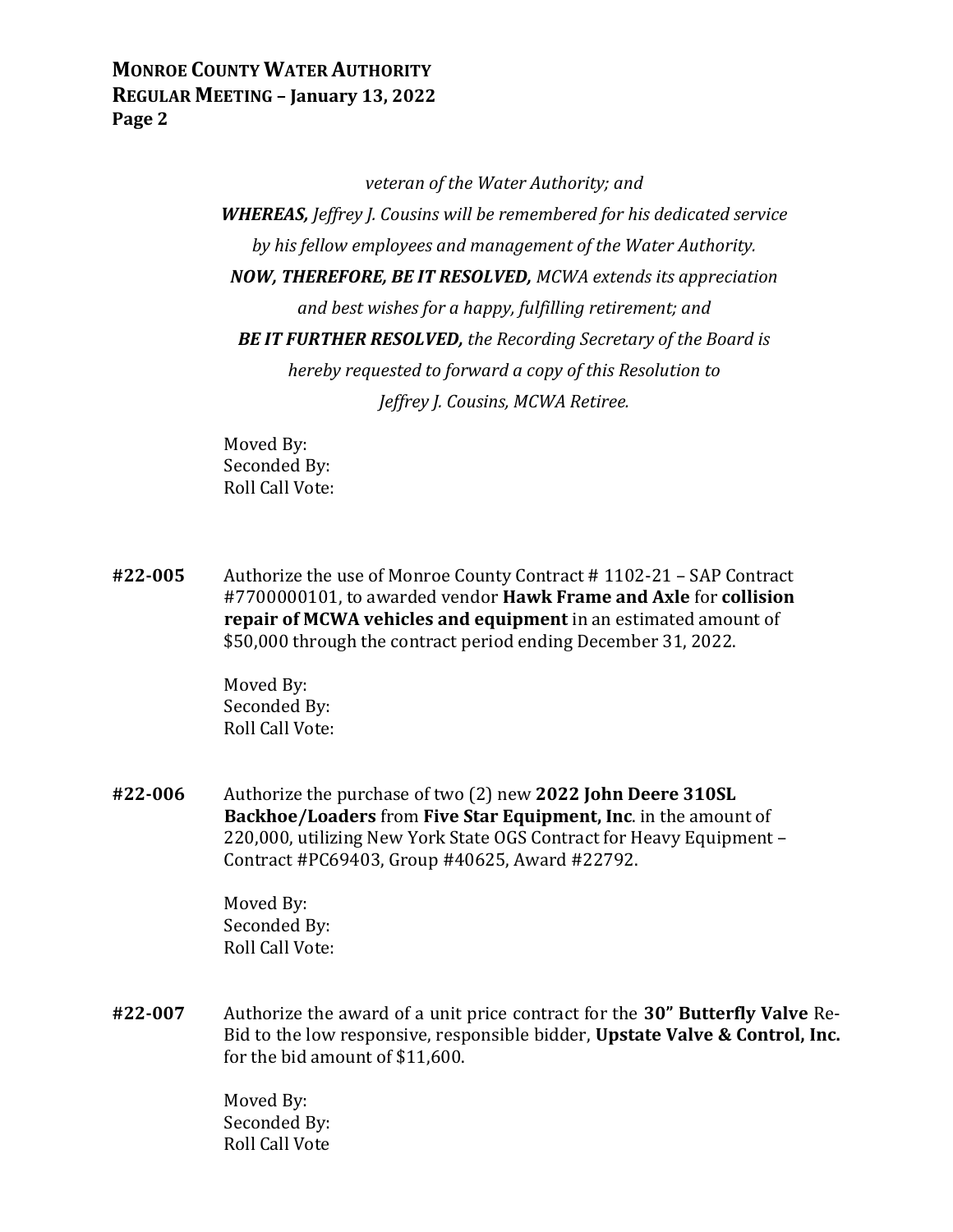## **MONROE COUNTY WATER AUTHORITY REGULAR MEETING – January 13, 2022 Page 3**

**#22-008** The Board hereby approves the Authority's **Purchasing and Procurement Guidelines,** as revised and presented.

> Moved By: Seconded By: Roll Call Vote:

**#22-009** The Board hereby re-adopts the **Procurement Disclosure Policy,** as presented.

> Moved By: Seconded By: Roll Call Vote:

**#22-010** The Board hereby re-adopts the **Professional Services Policy and Procedures,** as presented.

> Moved By: Seconded By: Roll Call Vote:

**#22-011 WHEREAS**, the NYS Office of Temporary and Disability Assistance (OTDA) is administering a Low-Income Household Water Assistance Program established through the Consolidated Appropriations Act of 2021, and the American Rescue Plan Act of 2021; and

> **WHEREAS**, New York State will use these funds to assist low income households, particularly those with the lowest incomes that pay a high proportion of household income to drinking water and wastewater services; and

**WHEREAS**, Authority customers will be able to apply for up to \$2,500 in assistance for unpaid water bills through a portal on the OTDA website; and

**WHERAS**, the OTDA will operationalize LIHWAP benefits in two phases; and

**WHERAS**, phase one funding and outreach will target households with arrears for unpaid charges for drinking water and/or wastewater services; and

**WHEREAS**, phase two OTDA will reevaluate available funding and if feasible, focus on establishing a benefit to assist eligible households with current drinking water and/or wastewater bills; and